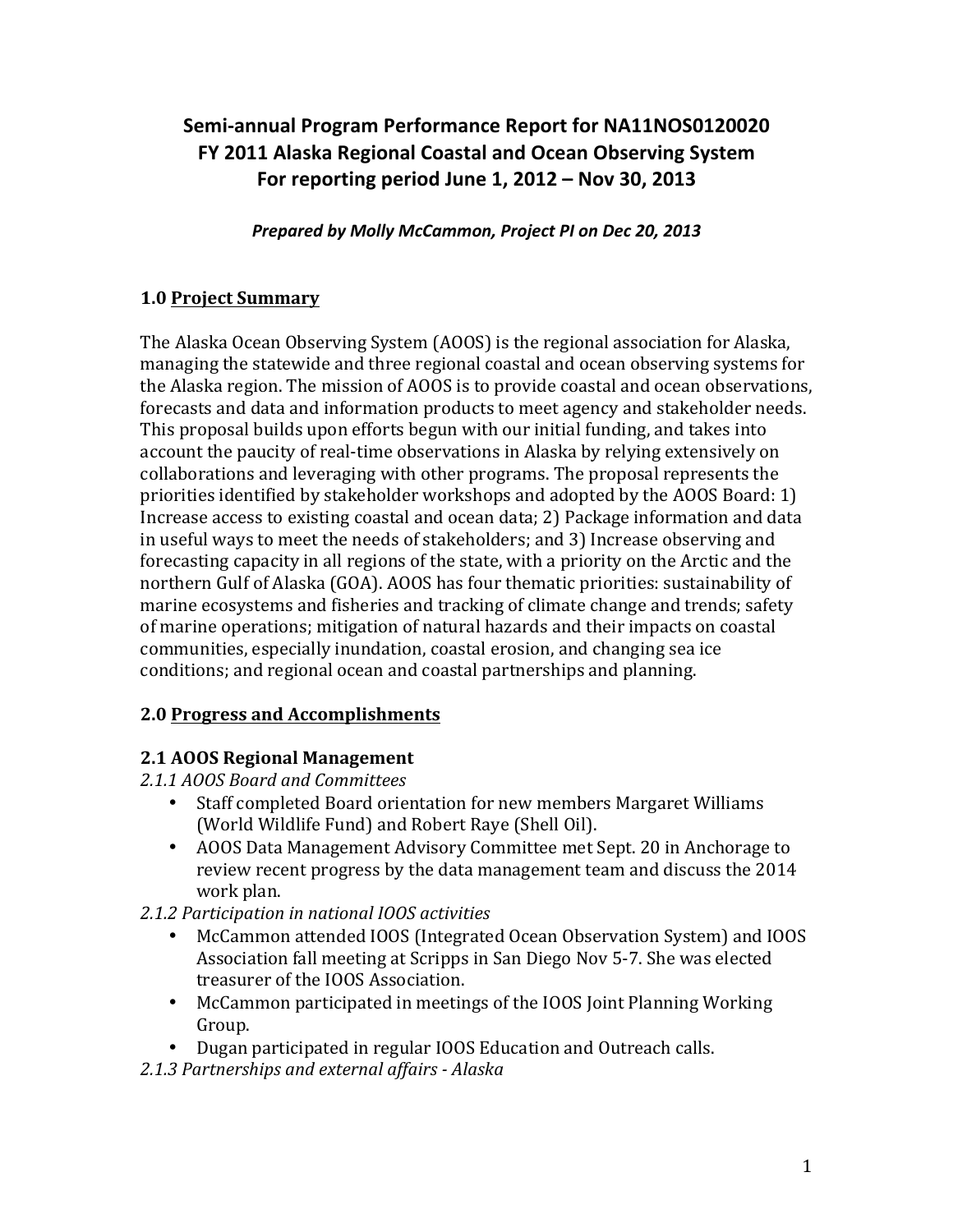- McCammon participated in meetings of Alaska Center for Climate Assessment and Policy Steering Committee (National Oceanic and Atmospheric Association's (NOAA) Alaska Regional Integrated Sciences and Assessments Program), member; NOAA's regional collaboration team, member; and Cook Inlet Regional Citizens' Advisory Council.
- McCammon continued to review revisions to the Alaska Regional Climate Assessment Technical Report and Alaska chapter of National Climate Assessment.
- AOOS partnered with Alaska Sea Grant to host sessions of the Alaska Marine Policy Forum on July 17, Sept 18, and Nov 13.
- Planning for the Community Based Monitoring Workshop with the Alaska Sea Grant Program is underway for April 1-2. A steering committee has been selected and draft agenda developed.
- *2.1.4 Partnerships and external affairs – national & international*
	- Ellen Tyler participated in a conference in Boulder, Colorado June 17-19 on integration of real-time sensor data to be used for adaptive management and real-time decision support. This workshop was part of the National Science Foundation's EarthCube initiative, which is developing cyber-infrastructure for integrated data management across various disciplines, agencies and end uses.
	- McCammon co-chaired the coastal and ocean track at the Pacific Northwest Economic Region summit held in Anchorage July 16-18. Sessions included Alaska and Pacific Northwest experts on such issues as ocean acidification, marine debris, shipping, Arctic issues, and the National Ocean Policy.
	- McCammon attended an Ocean Research Advisory Panel (ORAP) meeting in Arlington VA August 21-22.
	- McCammon traveled to Reykjavik, Iceland June 10-14 to participate in several Arctic Council working groups addressing ecosystem based management.
	- Rob Bochenek and Shane St. Clair from the AOOS data team participated in an IOOS DMAC and product development workshop in Silver Spring Sept 10-12 where they presented progress on an IOOS-funded Sensor Observation Service (SOS) technology development stack, and gave a demonstration on several AOOS data tools.
	- McCammon attended a workshop September 10-11 in Minneapolis, hosted by the National Science Foundation, to discuss ways to further polar science by improving cyberinfrastructure tools, capacity and functionality.
	- McCammon attended NOAA's OA Principle Investigator meeting held in Silver Spring on September 17. Participants spent a lot of time discussing how to leverage resources between AOOS and the IOOS regional associations.
	- McCammon serves on the NAS Gulf Program Advisory Group, and attended meetings on July 24-25 in New Orleans and in Austin November 13-14. She also helped host an Alaska listening session on October 10.
	- Ellen Tyler participated in the North Pacific Marine Science Organization (PICES) annual meeting and MONITOR work group meetings in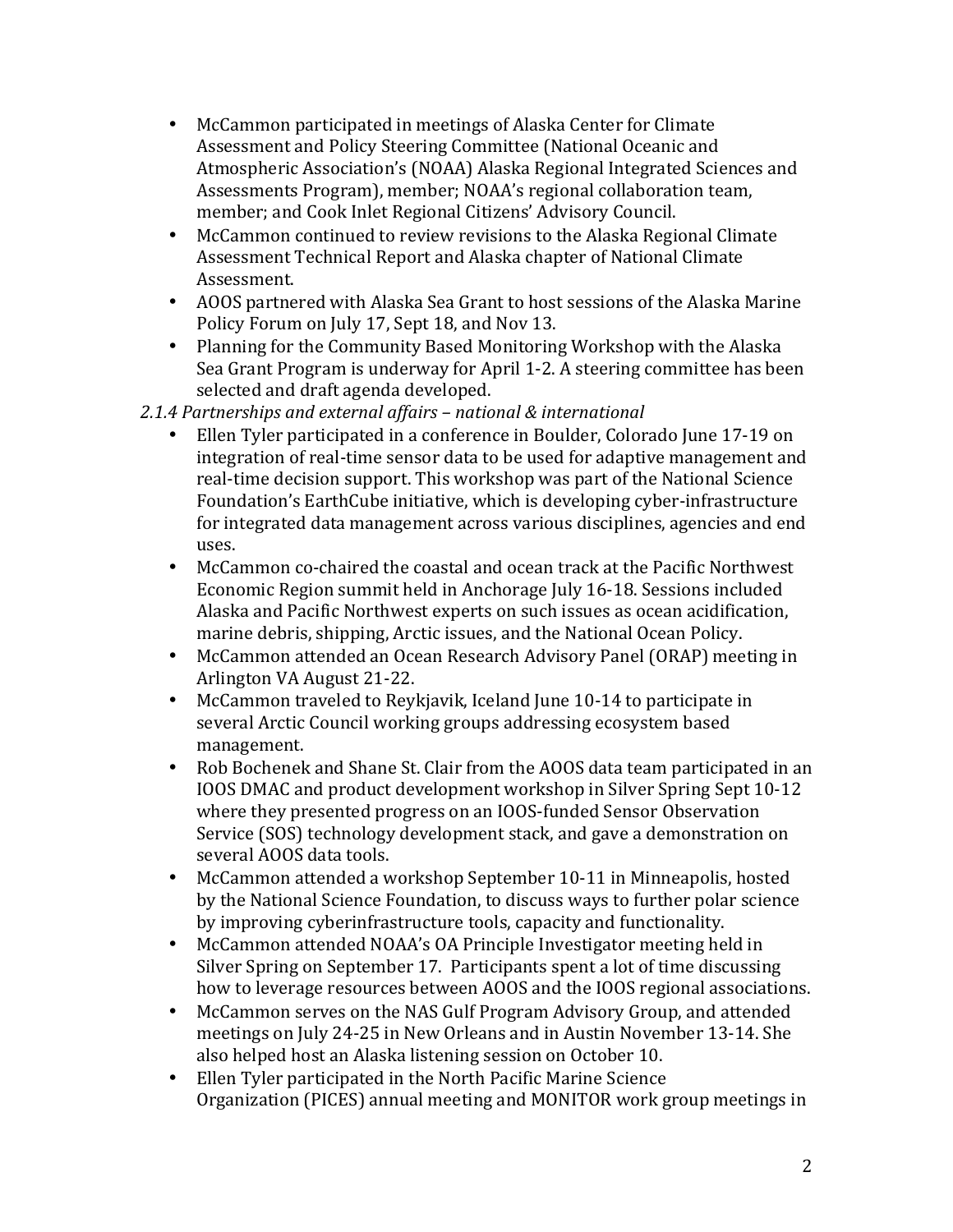Nanaimo, B.C. October 11-17 where she delivered a presentation on behalf of AOOS Data Management Committee Chair Phil Mundy on his Chinook Salmon Run Timing Forecast, and attended a day-long workshop on modeling.

## *2.1.5 Program management, administration, fundraising and financial oversight*

- The AOOS annual audit is nearing completion by the Alaska SeaLife Center.
- Proposals submitted:
	- o NOAA Climate Office's Sectoral Applications Research Program (SARP) LOI with UAF and the Alaska Center for Climate Assessment and Policy (ACCAP) to increase state and community capacity for short-term response and long-term planning related to coastal flooding events and saltwater intrusion into freshwater supplies. A full proposal was requested.
	- o Kenai Peninsula Fisheries Habitat Program with Cook Inlet Regional Citizens Advisory Council and Kachemak Bay Research Reserve to expand the Cook Inlet Response Tool and provide training on its use for emergency responders and fish and wildlife managers.
	- $\circ$  NOAA FATE (Fisheries and the Environment) Program with Anne Hollowed and others from NOAA Fisheries to use the eastern Bering Sea as a case study for developing analytic tools and spatial indicators for assessing climate impacts on marine fisheries.
	- $\circ$  Marine Biodiversity Observing Network, one with UAF group on Arctic MBON and another with Axiom Consulting and other IOOS regions on data management for biodiversity monitoring.
	- $\circ$  Marine Technology Transfer LOIs with Tom Weingartner and Mark Baumgartner; full proposals requested.
	- $\circ$  Ocean Acidification Technology LOI with NANOOS and other west coast RAs; full proposal requested.
- Draft contract with Alaska SeaLife Center for fiscal sponsorship underway.
- All new subawards completed except for UAF/Weingartner wave measurements in Beaufort Sea. That project delayed until 2014.

# **2.2 Marine Operations**

*2.2.1 Maintain Snotel stations in Prince William Sound (PWS) and Cook Inlet (CI)*

- Subaward to PWS Science Center. Annual maintenance conducted by National Resources Conservation Service (NRCS). Cameras at three of the SnoTel locations were replaced.
- *2.2.2 Pilot AIS dissemination of weather data*
	- Subaward to Marine Exchange of Alaska (MXAK).
	- Final authority received from NOAA/NWS in September to commence transmitting environmental information received from Juneau and Homer AIS/WX sites to vessels over AIS network. Juneau AIS/WX transmitter receives and disseminates environmental data from 5 different weather stations in region.
	- Six new weather sensor and reporting stations that presently or will in future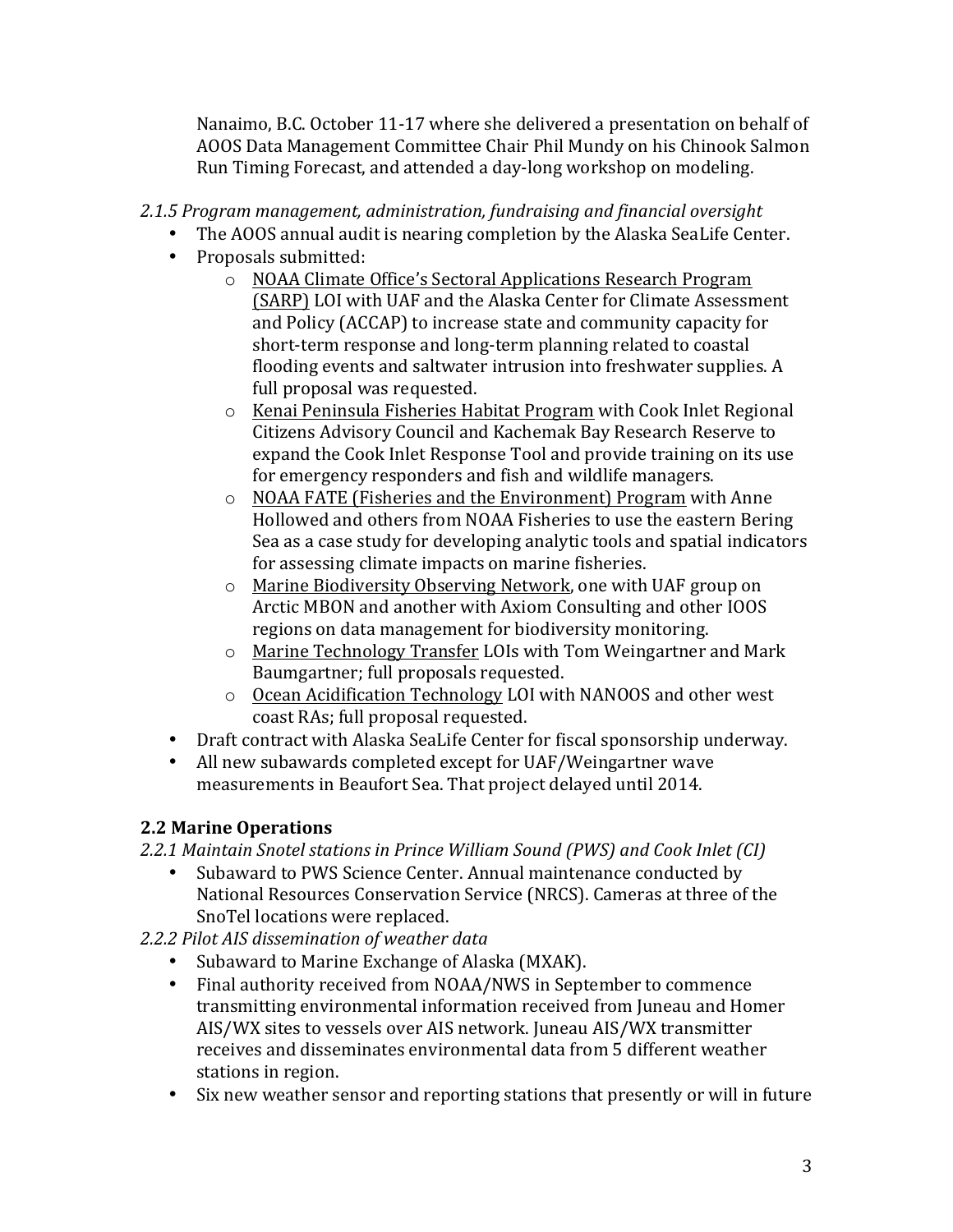feed into AIS/WX transmitting sites were established during this period (Rocky Island, Point Retreat, Naked Island, Dutch Harbor Port and APL Dock in Dutch Harbor). All data received is shared with National Weather Service, National Data Buoy Center and AOOS, as well as fed to the maritime community via Marine Exchange web site and are accessible via pdas and smartphones. 

• U.S. Government Project Sponsorship and Oversight for transmission of weather data over AIS network was shifted to Coast Guard in October 2013. Marine Exchange personnel met with Coast Guard R&D Center in New London, CT. to further develop capabilities and protocols for transmitting environmental and other safety data over AIS network.

2.2.3 Provide public access to High-Frequency Radar (HFR) data in Chukchi Sea & plan *for future HFR* 

- Subaward with University of Alaska Fairbanks.
- Successfully deployed and maintained long-range High Frequency Radar (HFR) equipment at Point Barrow, Wainwright, Point Lay, and Cape Simpson. Point Barrow and Cape Simpson are remotely powered using wind and solar.
- All data made freely available and posted to NOAA IOOS National HFR Data Server in real-time, as well as on AOOS portal and project websites: [www.chukchicurrents.com](http://www.chukchicurrents.com) and http://dm.sfos.uaf.edu/chukchi-beaufort/

## *2.2.4 Maintain Weather Research and Forecasting (WRF) wind model for PWS and CI*

- Continued to operationally produce 48-hour numerical forecasts for area of interest two times daily (00 UTC and 12 UTC) for each of three model variants STD, MPH and 3KM.
- Continued to add verification sites (SNoTEL) to list and back-calculate statistics.
- Tested old and new variants in new WRF 3.4.1 environments. The two versions of WRF mostly produce quite similar results, in as much as the older parameterizations are supported in WRF 3.4.1.
- With other funding, developing a set of white-papers discussing "best" practices" use of WRF-PWS data in Prince William Sound.
- As funding has ended while AOOS modeling strategy being developed, project is winding down with plans for producing at least one manuscript for peerreview.

# *2.2.5 Maintain operational Regional Ocean Modeling System (ROMS) model for GOA*

- Subaward with YI Chao for maintenance with daily update schedule.
- ROMS nowcasts and forecasts produced daily and images, analysis and model output are published at AOOS web site. Model output from all three ROMS domains is ingested into AOOS data server once available.
- Another major accomplishment for past six months is publication of special issue of Continental Shelf Research for 2009 AOOS Prince William Sound Field Experiment. 2.2.6 Validate hydrological model for PWS
- Subaward to Prince William Sound Science Center. Hydrological model validation work underway, including collection of Stream flow measurements over a wide range of conditions.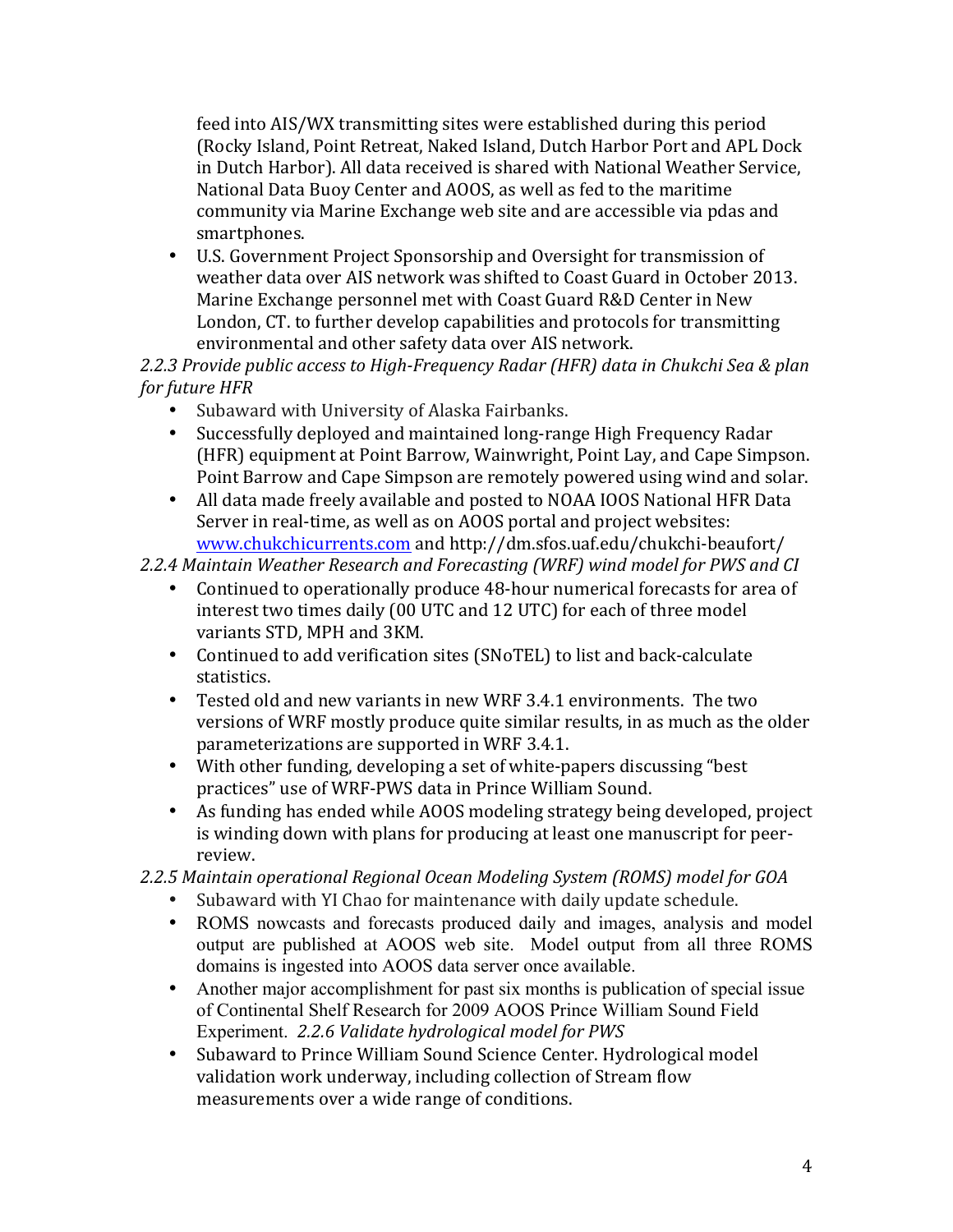- Presentation on project status occurred during the fall OSRI Board meeting.
- 2.2.7 Ingest ROMS models for Bering Sea into *JPL* data assimilation system
	- Yi Chao subaward. Completed.

### **2.3 Coastal Hazards**

- 2.3.1 Monitor prior Alaska Harbor Observation Network (AHON) pilot projects in Seward and Kodiak and assess further expansion of AHON
	- Prior award with Alaska SeaLife Center. Other funding now being used. Assessment underway.
	- Discussions are underway to find a new local point person to service the two Seward stations as the current project lead is transitioning.
	- The webcam tower in Kodiak was impacted by recent storm activity. Discussions are underway to establish a local point person to service this station.
- *2.3.2 Maintain Coastal Data Information Program (CDIP) wave buoy in Cook Inlet*
	- Buoy was redeployed in May and stopped transmitting in late November. It will be recovered in February in order to fix the unknown problem.
- *2.3.3 Produce electronic sea ice atlas*
	- Alaskan ice concentrations depicted in Danish Meteorological Institute Charts (1901-1956) digitized and incorporated into atlas.
	- Whaling ship reports from Bering/Chukchi/Beaufort Seas for period 1850-1920 incorporated into atlas using polygon-based approach implemented by subcontractor W. Chapman (U. of Illinois) and V. Underhill (NSIDC).
	- Algorithm for weighting different data sources and distributing information over prescribed spatial scales developed for data synthesis.
	- User web interface developed and implemented on 1953-2012 prototype of full database, and tested by various UAF partners.
	- Presentation on atlas given by J. Walsh at Navy Symposium on an Ice-Diminished Arctic, July 2013, Washington, DC.
	- Potential users surveyed in July 2013 for input and feedback on tool design and functionality.
	- Ice data already used with downscaled wind information and sea ice output from global climate models to develop a "shiny app", a user application in which frequencies of high-wind events occur (and will occur) without protective sea ice cover at Alaskan coastal locations.
- 2.3.4 Develop coastal flooding, storm surge and sea level rise products.
	- Continued to work on collaborative strategy as follow-up to Western AK Coastal Hazards workshop held in May 2012, with next working group meeting planned for December 2013.
	- Deployed wave buoy in Norton Sound using other funds to collect wave data.
	- Contracted with ADNR to install short-term tide gauge to NOAA specs in Port Heiden with assistance from DGGS geologists and UAF intern. Gauge was operational over three week period in September 2013 and water level readings streamed in real-time on AOOS website.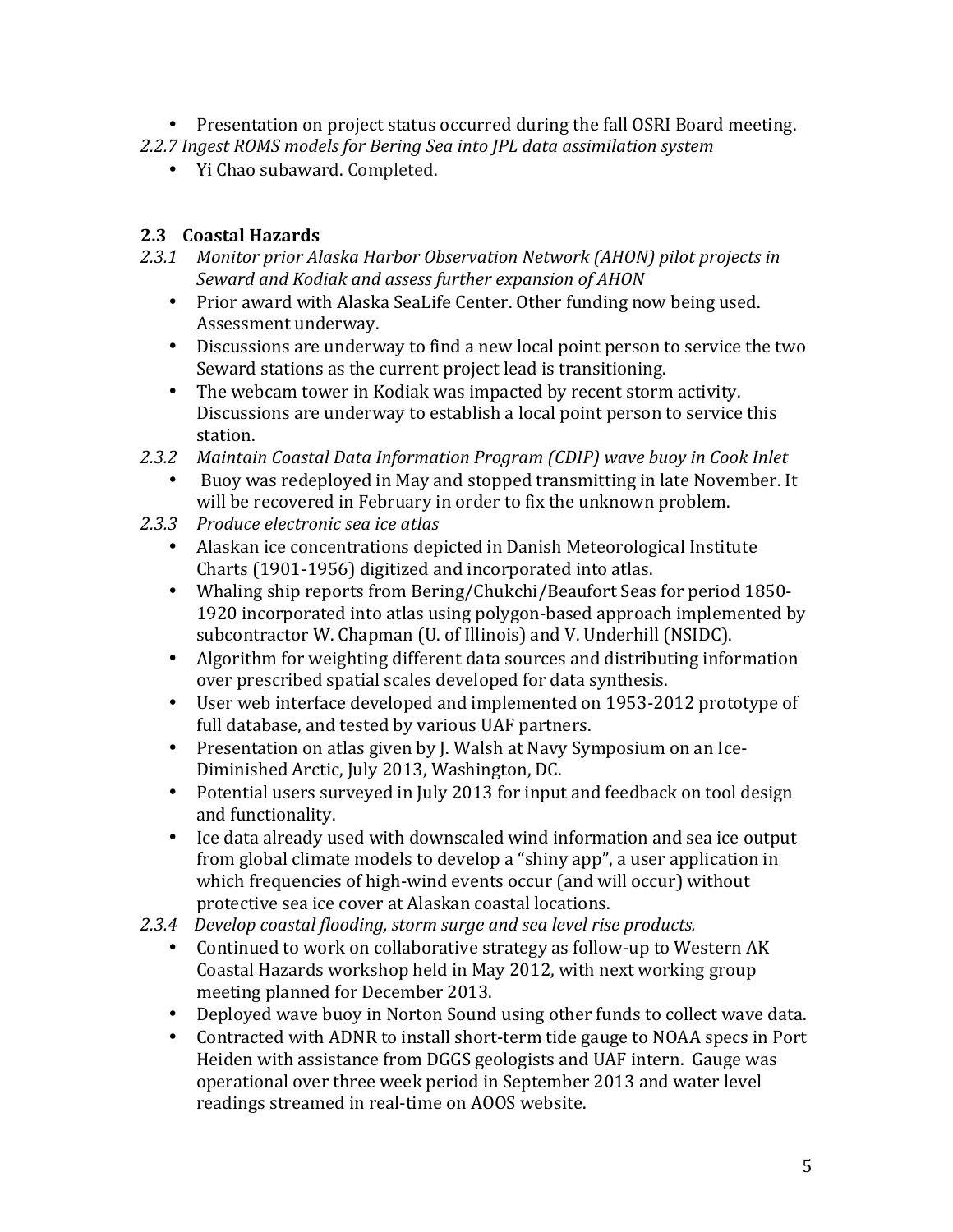• Contracted with ADNR to develop a coastal profile data repository to be housed at DGGS and accessible through AOOS data portal. General approach and layout has been developed.

# **2.4 Ecosystems/Fisheries and Climate Trends**

*2.4.1 Maintain Arctic Research Assets Map*

- Student intern maintaining map.
- Developing letter of agreement with NSF Arctic Observing Viewer team to ensure minimum overlap.
- 2.4.2 Support sampling along Seward Line
	- Subaward to University of Alaska Fairbanks (UAF). Sept 2013 Cruise successfully executed with all primary stations along Seward Line and within PWS sampled. [Minor "in between" station were not sampled along the Seward Line due to weather.]
	- Average temperature in both mixed layer and upper 100m of Seward Line in September were  $0.5^{\circ}$ C colder than 15-year mean. Zooplankton biomass (as judged by settled volume) was below average for September.

2.4.3 Use AOOS glider for high-latitude observation node in Chukchi & test glider use *for monitoring marine mammals*

- AOOS glider deployed on July 31 equipped with CTD and Eco Puck. Recovered on Sept 10, with data collection ending on Sept. 2.
- New award to UAF/Woods Hole/University of Washington to test use of acoustic recorder (with an Arctic-specific call library) on glider to track marine mammals. Successfully deployed in Sept in Chukchi Sea on 7-day mission. Picked up mammal noises and industrial activity noise.

*2.4.4 Support Distributed Biological Observatory*

- Subaward to Unviersity of Alaska Fairbanks (UAF) for NE Chukchi mooring set up 18 October 2013.
- Submitted purchase order for ASL Acoustic Zooplankton and Fish Profiler (AZFP) and Sequoia LISST-100x particle size distribution sensor.
- Made plans for first deployment of mooring in summer 2014.
- Invited to submit NPRB Long-Term Monitoring proposal based on this mooring and AOOS-NPRB-UAF consortium

*2.4.5 Maintain ocean acidification (OA) sampling along Seward Lin; support OA*  sensors on moorings in Chukchi, Gulf of Alaska and Bering Se; conduct OA monitoring *at Alutiiq Shellfish Hatchery; and develop OA forecast for Gulf of Alaska.*

- Subaward to UAF.
- Conducted September Seward Line cruise with expanded sampling.
- 5 moorings statewide equipped with surface and bottom sensor packages measuring pCO2, pH, temperature, salinity, nitrate, oxygen, chlorophyll, and turbidity.
- OA monitoring system installed at Alutiiq Pride Shellfish Hatchery in Seward. System is online and monitoring pCO2, pH, temperature, and salinity in realtime.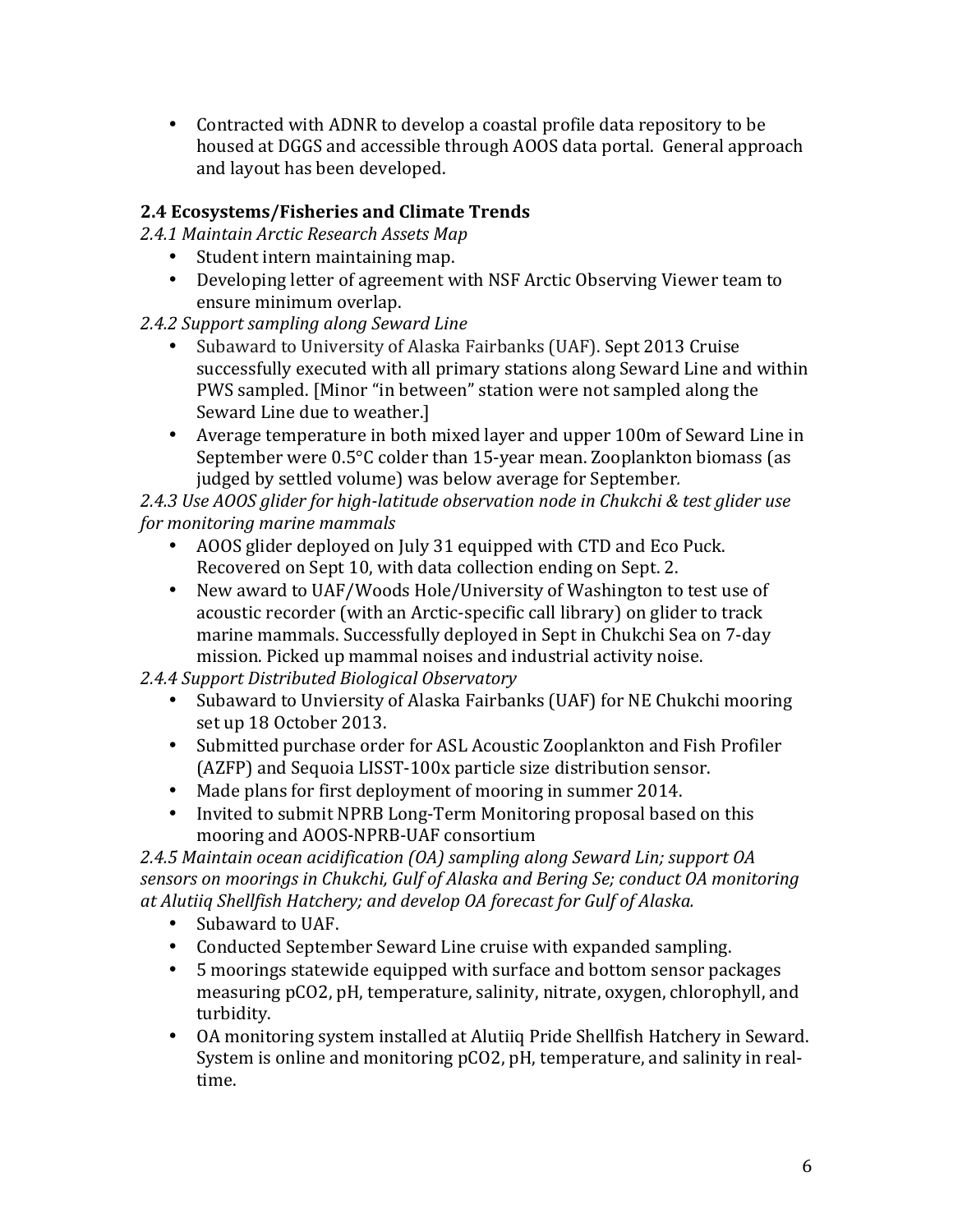- Postdoctoral scientist Samantha Siedlecki has begun working on forecast model for GOA and has obtained existing ROMS coding and biological modules from Ken Coyle and Albert Hermann.
- 2.4.6 Test use of conductivity sensors at Cordova tide station
	- Subaward to PWSSC. Conductivity sensor installed. The data were approved for distribution and is now available through AOOS and CO-OPS.
- 2.4.7 Support mooring turnovers for biological monitoring
	- Subaward to PWSSC. Data from Ocean Tracking Network acoustic array downloaded. Array detected fish tagged from multiple programs.

2.4.8 Conduct Conductivity/Temperature/Depth (CTD) surveys in Kachemak Bay and *lower Cook Inlet*

- Conducted monthly conductivity-temperature-depth (CTD) profiler surveys at mid-Kachemak Bay transect. Completed all monthly sampling plus additional surveys described below. November survey moved to first week of December due to bad weather conditions.
- Conducted seasonal CTD surveys at outer Kachemak Bay transect on 6 June, 19 July and 29 October 2013 (1 extra).
- Leveraged internships with three 2013 NOAA Hollings undergraduate scholars at Kasitsna Bay Laboratory to conduct intensive oceanographic and phytoplankton surveys to provide data on environmental triggers for development of non-toxic and harmful algal bloom species. Completed intensive survey of Kachemak Bay, including sub-bays, in June 2013.

# **2.5 Regional Ocean and Coastal Partnerships and Planning**

*2.5.1 Expand data management capacity to integrate data*

- Ongoing. See Section 2.6 below.
- 2.5.2 Create spatial visualization tools for AK through STAMP project -*"Spatial Tools for Arctic Mapping and Planning"*
	- Second round of large scale data ingestion was initiated during the reporting period. Data sets currently being processed include Shell Industry Sea Ice Characterization, NWS Sea Ice Forecasts, NOAA Arctic Shorezone, and ISER socioeconomic data sets in addition to several updates to existing data sets.
	- Demonstrated current data tool to a large number of audiences to promote awareness, collaboration, and feedback. See list in section 2.8.4.

# **2.6 Data Management & Products – Subaward to Axiom Consulting**

2.6.1 Support AOOS website, data portal & applications. Maintain & provide access to products developed in this project. Explore developing multi-regional products with *other RAs.*

- Several AOOS applications converted to HTML 5 mapping framework including Real Time Sensors, North Pacific Seabird Data System and Integrated Ocean Portal framework.
- Providence RI East Coast data center established and built. Portland data center functioning as primary data center. Geo-replication not established yet.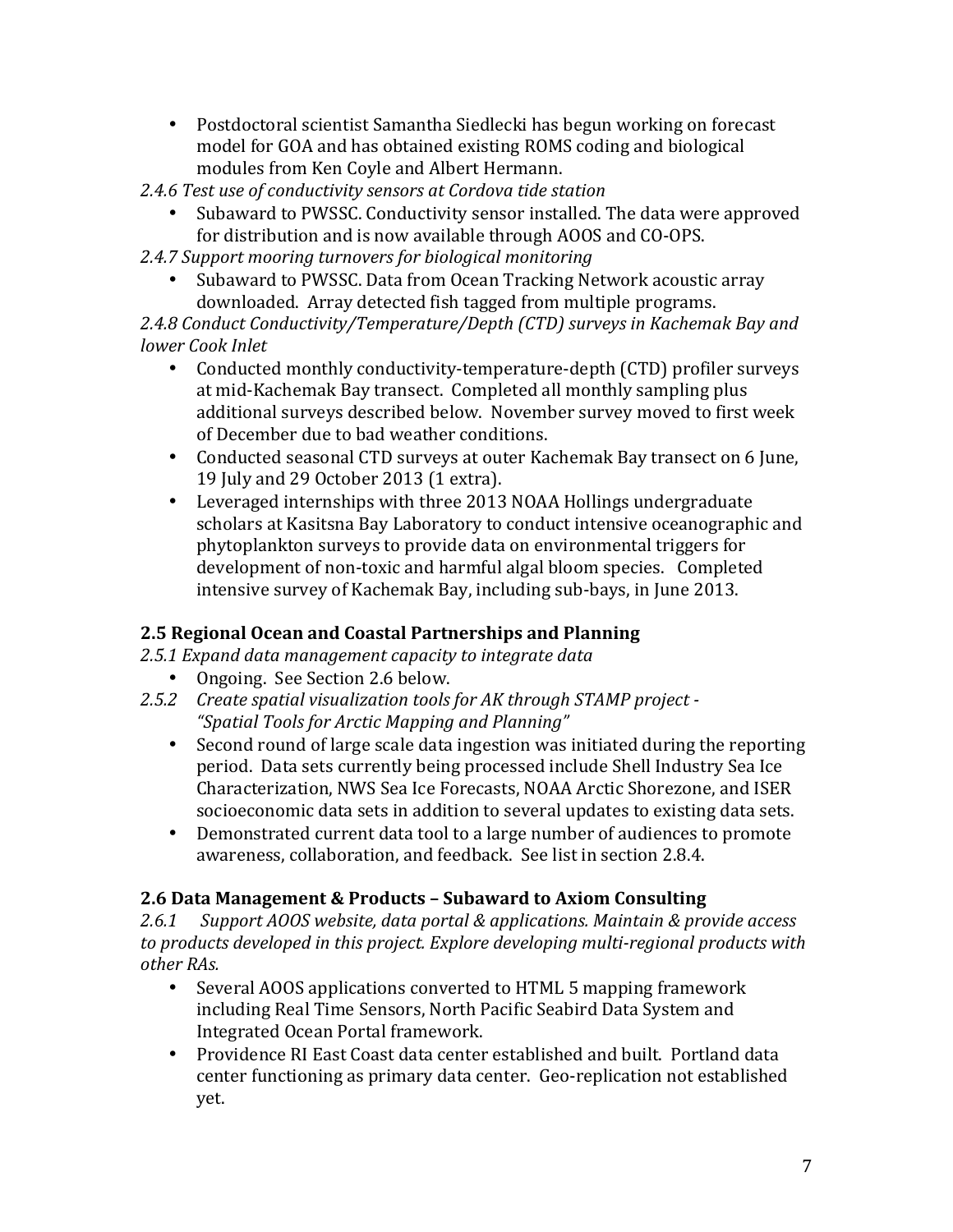- Next generation HPC storage cluster deployed, tested and functioning in Portland Oregon. Not serving data yet. Mirror HPC storage cluster being configured in Providence.
- EstablishED agreement with CeNCOOS for coordinated cyber infrastructure development and scheduled teleconferences.
- 2.6.2 Ingest prioritized datasets, support warehouse and archive functions & provide *access through query and mapping tools*
	- Next iteration of data ingestion has commenced for STAMP project (ISER, Climate Downscaled Products, Sea Ice Atlas, FEAST model, Arctic Marine Synthesis Update).
	- Several data sets funded by AOOS consolidated and reviewed for ingestion, including Seward Line, GAK1 and Ocean Acidification datasets.
	- Approximately 75 new sensors added to AOOS data system including stations from Copper Valley Telecom, Alaska Department of Natural Resources, Marine Exchange and Alaska Harbor Association.
- 2.6.3 Continue ADF&G (Alaska Department of Fish & Game) partnership
	- 2013 Yukon River Chinook forecast powered by AOOS data feeds with complementary AOOS web reporting page.
	- Support of in season management for 2013 Chinook salmon forecast in June.
- 2.6.4 Deployed APOP portal for support of the BSAI LLC
	- Alaska Portal of Opportunity provides scientists with ability to discover potential opportunities to cost share on cruises.
- 2.6.5 Collaborate with other state, regional, national and international data *management programs*
	- Attended IOOS DMAC Annual Meeting and Data Summit in DC in September.
	- Attended ADIWG (Alaska Data Integration Working Group) meetings to assist in data integration across Alaska entities.
- 2.6.6 Continue to develop IOOS SOS service and assist other RAs in deployment
	- IOOS SOS version 1.0 deployed and made available to RAs.
	- NetCDF archive tool also developed and deployed.
	- ncSOS and 52 north SOS tool also deployed.
- 2.6.7 *Develop new products and applications* 
	- Gulf of Alaska data portal released providing access to GOA datasets (models, sensors and GIS) in addition to project level data from Gulf Watch program.
	- Arctic Research Assets Map updated and deployed in July.
	- AOOS Arctic Portal deployed in July 2013 to support and showcase data aggregated through STAMP project.

2.6.8 Provide Data Management services for integrated research programs: EVOSTC Long Term Monitoring & Herring Research and Monitoring Programs; NPRB's Gulf of Alaska Integrated *Ecosystem Research Program; RUSALCA program; and Arctic EIS program – all with separate funding*

- Currently supporting programs with Research Workspace application.
- Participating in monthly and other PI meetings as needed.
- Visualized RUSALCA data made available on AOOS portal.
- Gulf Watch Alaska project data exposed through AOOS catalog.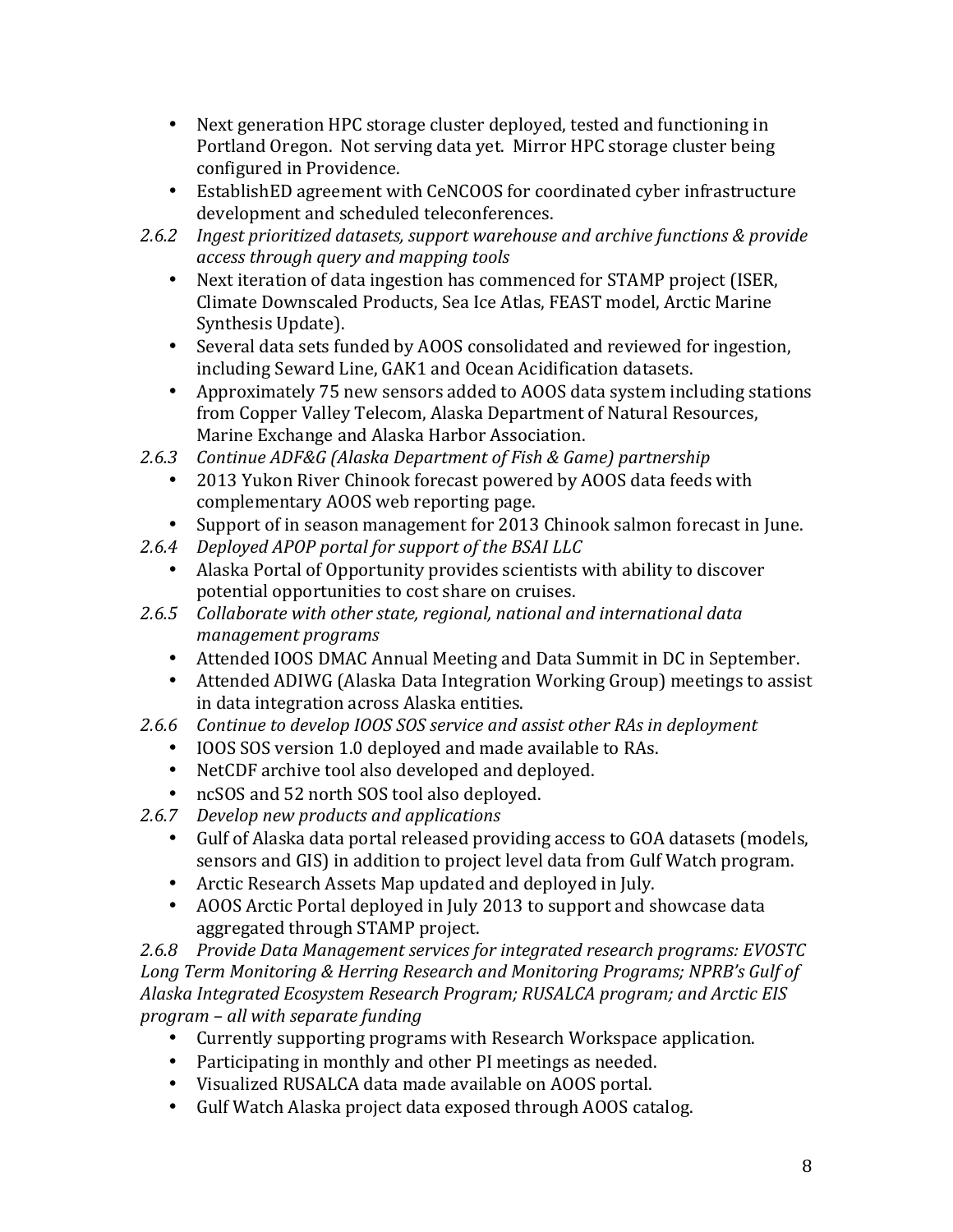- *2.6.9 Serve up oil & gas industry data on AOOS portal*
	- Annex 1 and 2 data submitted to NODC archives.
	- Data updates received and processed in August 2013.
	- Data being served out through Research Workspace.
	- Currently 47 users have requested access to industry-provided datasets.

### **2.7 Modeling & Analysis**

2.7.1 Initiate statewide circulation model exchange & ensemble modeling

• Discussions underway to develop statewide modeling strategy. Planning and organizing modelers workshop at Alaska Marine Science Symposium in January 2014.

### **2.8 Communication, Education & Outreach**

- *2.8.1 Support COSEE Alaska partnership*
- Planning Communicating Ocean Sciences Workshop at AMSS in January.
- 2.8.2 Support AOOS website and publications
	- Continued to add content to website, including news, featured stories, and explanations for new data tools.
	- Produced monthly updates.
	- Circulated bi-monthly e-newsletter to list serve of over 500 recipients.
	- Developed template for ocean observing project pages for AOOS website.
	- Contracted with Strategies 360 to perform a communications and outreach audit.

*2.8.3 Scope out potential Alaska Oceans & Coast Report*

- Continue to refine draft white paper with Alaska Sea Grant Program and explore funding options.
- 2.8.4 Interact with stakeholders and partners
	- Meeting of AOOS Beta Testers—AOOS and AXIOM hosted a demo and feedback session on July 11 to discuss options and determine a pathway forward as AOOS develops a new and improved real-time sensor map.
	- Sea Ice User Survey In June, AOOS conducted a Sea Ice Information user survey on behalf of sea ice information providers. The survey collected information on what types of online sea ice products people used, how often, and for what purpose. Results were shared with the providers and the IARPC sea ice team.
	- Created and circulated informational flier for Bering Strait wave buoy to help inform potential users of real-time data resources.
	- Met with World Wildlife Fund staff based in Norway and DC via webinar on August 14 to demonstrate AOOS Arctic Portal and learn more about WWF's ArkGIS portal. AOOS and WWF will be working to make use of synergies while strengthening the respective portals' objectives.
	- AOOS staff and visiting IOOS director Zdenka Willis met with the director of the Alaska Tsunami Center Paul Whitmore on Aug 30 and toured the facility in Palmer to talk about opportunities for collaboration.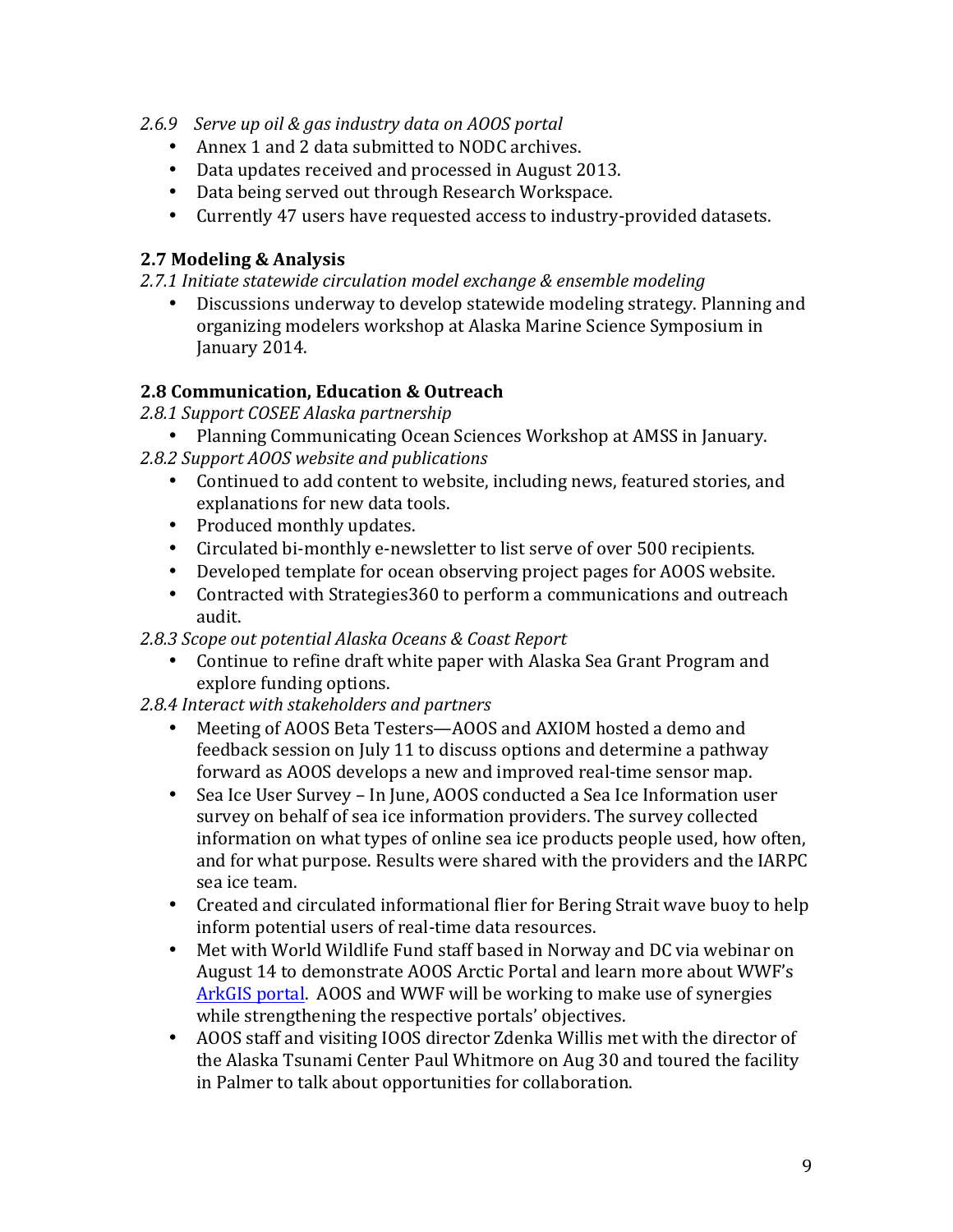- Held virtual meeting with Peter Pulsifer from the NSF program "Exchange for Local Observations and Knowledge of the Arctic" on Sept 5. AOOS presented their Arctic portal and discussed data sharing, interoperability, and displaying traditional knowledge in web-based tools.
- Ellen Tyler presented ocean acidification research and monitoring in Alaska to the Alaska Shellfish Growers Association in Ketchikan on Oct 24.
- Molly McCammon presented on AOOS activities with a focus on ocean acidification and data products to the United Fisherman of Alaska board in Sitka on Oct 25.
- Organized steering committee to develop plans for 2014 AOOS  $10<sup>th</sup>$ Anniversary events.
- Darcy Dugan conducted a number of presentations with demos to receive feedback on new AOOS Arctic and Gulf of Alaska Portals. Audiences included:
	- o Alaska Marine Conservation Council
	- o Alaska Dept. of Transportation
	- o Alaska Assoc. of Harbor Masters & Port Administrators
	- $\circ$  Bureau of Ocean Energy
	- o DEC spill response
	- $\circ$  DNR Division of Mining Land and Water
	- o Inuit Circumpolar Council
	- o NOAA Auke Bay Lab
	- o NOAA headquarters, Juneau
	- o North Pacific Fisheries Management Council Ecosystems Committee
	- o R&M Engineering
	- o UAA's Institute for Social & Economic Research
	- o US Coast Guard, Juneau
	- o USFWS/GINA/Alaska Landscape Conservation Cooperatives (LCCs)

### **3.0 Scope of Work (Priorities for next 6 months, December 1, 2013 - May 30, 2014, and anticipated changes to SOW)**

### **3.1 AOOS Regional Management**

- *3.1.1 AOOS Board and Committees*
	- Full board meeting planned for Dec 10, 2013. Another slated for March 2014.
	- Data Management Advisory group meeting planned for March 14, 2014.
	- Complete orientation for new North Pacific Fisheries Management Council representative Duncan Fields.
- *3.1.2 Participate in national IOOS*
	- Participate in IOOS regional meetings in Washington DC March 4-6, 2014.
	- Review ICOOS Act reauthorization legislation.
- *3.1.3 Partnerships and external affairs – in Alaska*
	- Begin planning for Community Based Monitoring Workshop with Alaska Sea Grant Program.
- *3.1.4 Partnerships and external affairs – national & international*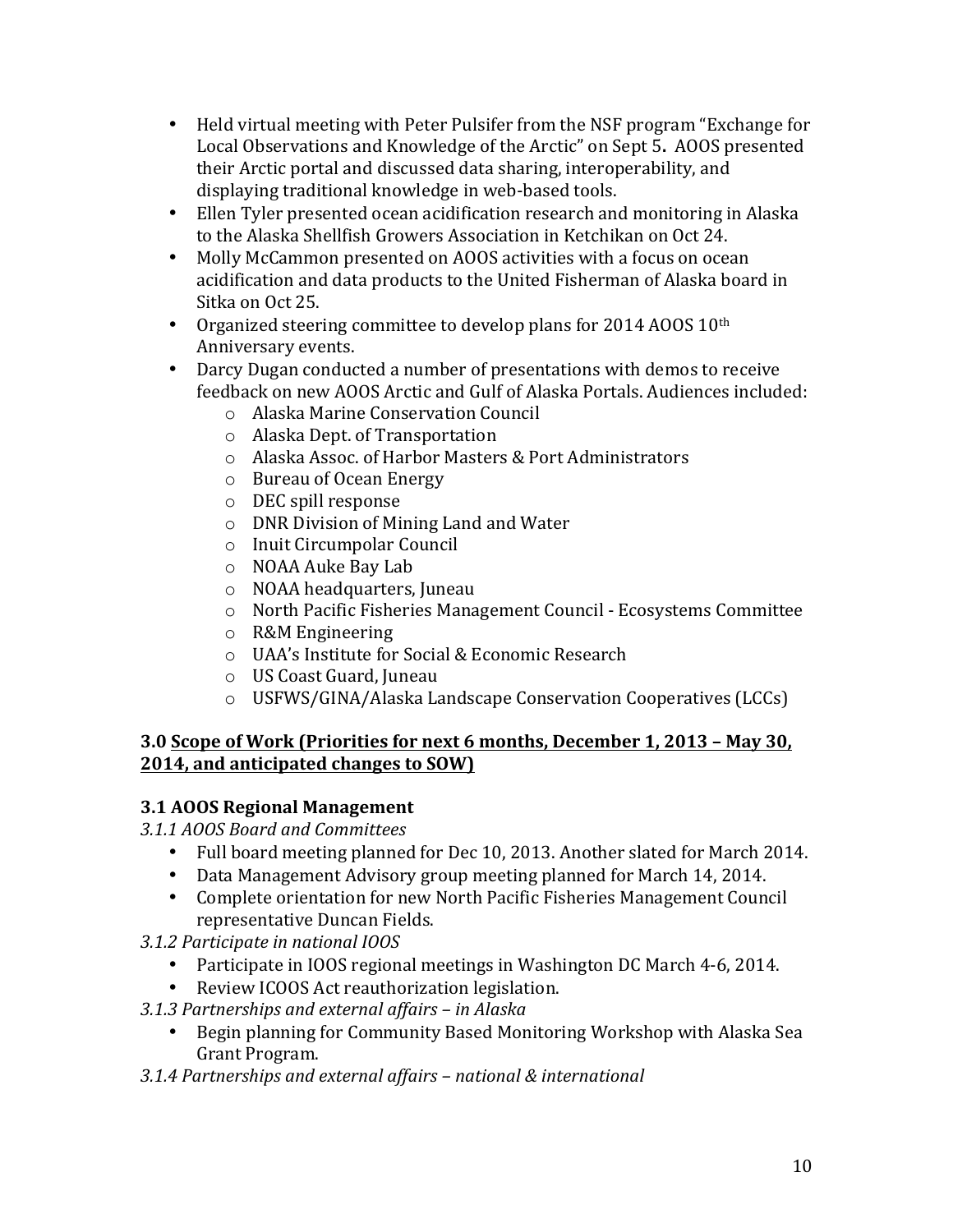- Participate in NAS Gulf Program Advisory Group meeting in Houston, Texas in February.
- *3.1.5 Program management, administration, fundraising and financial oversight*
	- Finalize long-term agreement with Alaska SeaLife Center for fiscal management.
	- Work on additional funding proposals.
	- Continue consideration of possible  $501(c)(3)$  once ICOOS Act is reauthorized.
	- Develop plan for certification implementation.

# **3.2 Marine Operations**

*3.2.1 Maintain Snotel stations in PWS and CI and wave buoy in CI*

- Conduct annual maintenance.
- Fix and re-deploy wave buoy in CI.
- *3.2.2 Pilot AIS dissemination of weather data*
	- Conduct site surveys for potential Weather Sensors and/or AIS ATON installations at: Yasha Island, Gustavus, Port of Anchorage and Nikiski.
	- Finalize a Partnership Advisory Team comprised of members of the Alaska Maritime Community: Commercial Fishing Community, Pilots Association, AMHS, Tug & Barge Community, and State/Fed Agencies.
	- Research Tidal Current Profiling systems for possible integration into system.
	- Develop Arctic solutions in conjunction with Cooperative Research and Development Agreement with Coast Guard R&D Center.

*3.2.3 Provide public access to HFR data in Chukchi & plan for future HFR*

- Winterize long-range High Frequency Radar (HFR) equipment at Point Barrow, Wainwright, Point Lay, and Cape Simpson.
- Discuss with CODAR Ocean Sensors a potential faulty thermal switch mounted on an HF amplifier that may require replacement.
- Complete logistics and permits for 2014 field season.
- *3.2.4 Maintain WRF wind model for PWS and CI*
	- Incorporate findings into PWSRCAC white papers, thus making highly technical data (i.e., model results) useful to a variety of users, from fishermen to tanker operators, to highly numerate scientists whose work focuses on Prince William Sound.
	- Put all model data in a common format and build useful metadata.
- *3.2.5 Maintain operational ROMS model for GOA*
	- Ingest 5-year PWS ROMS retrospective simulation and analysis to AOOS DMAC for further analysis and distribution.
	- Move PWS forecast system from IPL's old computer system to new RSS cluster computer in coming year.

*3.2.6 Validate hydrological model for PWS*

• Analysis phase next.

3.2.7 Ingest ROMS models for Bering Sea into Jet Propulsion Laboratory (JPL) data *assimilation system*

• No activity. Completed.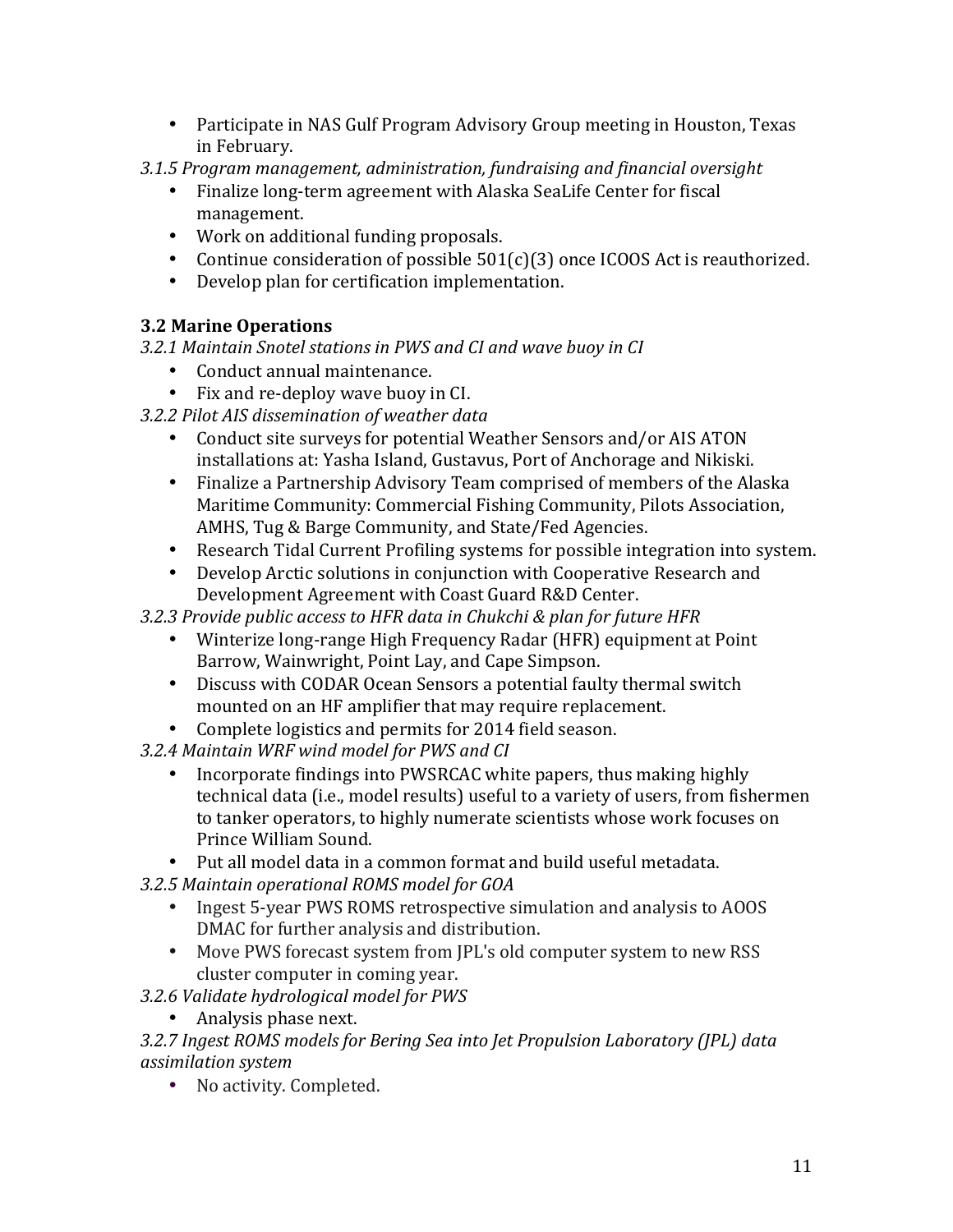# **3.3 Coastal Hazards**

3.3.1 Monitor prior AK Harbor Observation Network pilot projects in Seward and *Kodiak and assess further expansion of AHON*

*3.3.2 Maintain CDIP wave buoy in Cook Inlet*

*3.3.3Produce electronic sea ice atlas*

- Hold webinar in December for select users to overview how user input was incorporated into tool.
- Conduct beta testing of atlas between Dec. 14, 2013 and Jan 15, 2014.
- Present poster on project at Alaska Marine Science Symposium in Anchorage, January 20-25, 2014.
- Present atlas as part of Alaska Center for Climate Assessment and Policy webinar series, slated for February 2014.
- 3.3.4 Develop coastal flooding, storm surge and sea level rise products.
	- Conduct working group meeting in December 2013.
	- Assess plans for wave buoy in 2014.
	- Submit National Geodetic Survey (NGS) OPUS solution of primary tidal benchmark position in Port Heiden for online publication.
	- Submit to NOAA CO-OPS for validation and integration into National Geophysical Data Center (NGDC) 1-minute water level data from Port Heiden, Alaska tide gauge.
	- Complete beta development, programming, and testing of digital Alaska coastal elevation profile repository.

# **3.4 Ecosystems/Fisheries and Climate Trends**

*3.4.1 Maintain Arctic assets map*

- Expand to statewide.
- Update 2013 based on "what happened" rather than "what was planned."
- *3.4.2 Support sampling along Seward Line*
	- Several manuscripts in preparation for special issue in Deep-Sea Research.
	- All data sets up to 2012 at AOOS/Axiom for incorporation into AOOS portal.
	- Oral presentations at Alaska Marine Science Symposium & Ocean Sciences meeting in Honolulu planned.
	- Next cruise: Early May

3.4.3 Use AOOS glider for high-latitude observation node in Chukchi & continue testing *use of gliders for other uses*

• Fly AOOS glider using other funding. Further test acoustic recorder/Arctic call library for use in tracking marine mammals.

*3.4.4 Support Distributed Biological Observatory*

- Take delivery of AZFP and LISST instruments for mooring and learn programming and operation procedures.
- Design and construct mooring floatation package to accommodate AZFP and vane assembly for LISST.
- Prepare for 2014 mooring deployment and submit NPRB LTM proposal.
- *3.4.5 Maintain OA sampling along Seward Line & OA mooring sensors*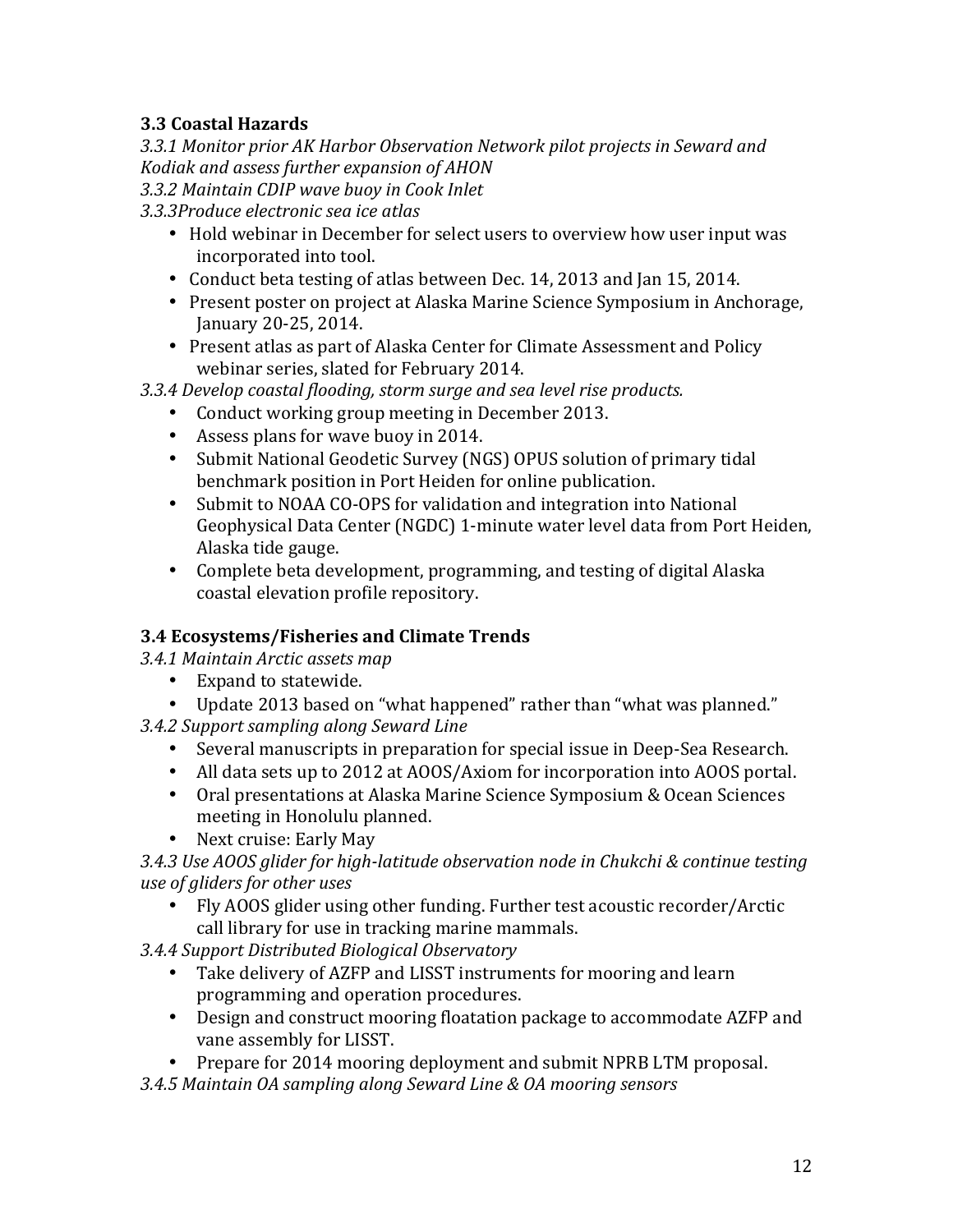- Collect OA measurements on spring Seward Line cruise, Alutiiq Pride Shellfish Hatchery in Seward & 5 moorings.
- Continue processing mooring data in preparation for the Alaska Marine Science Symposium.
- Finish synthesis paper based on six years of data from the Seward Line cruises for submission to the Journal of Geophysical Research.
- *3.4.6 Test use of conductivity sensors at Cordova tide station*
	- Provide report describing operation of the conductivity sensor at the tide station along with a recommendation on expansion.
- *3.4.7 Support mooring array for biological monitoring*
	- Download data.
- *3.4.8 Conduct CTD surveys in Kachemak Bay and lower Cook Inlet*
	- Conduct monthly and seasonal CTD surveys.
	- Provide CTD data to CSDL, AOOS and the National Oceanographic Data Center (NODC).

## **3.5 Regional Ocean and Coastal Partnerships and Planning**

- *3.5.1 Create data management capacity to integrate data*
	- Ongoing. See section 3.6 below.
- 3.5.2 Create spatial visualization tools for AK: STAMP
	- Continue adding relevant data layers to the STAMP/Arctic portal, including social and economic data, and downscaled climate change projections.
	- Hold April 2014 stakeholder workshop demonstrating new tool and discussion of future steps.

# **3.6 Data Management & Products**

3.6.1 Support AOOS website, data portal & applications. Maintain & provide access to products developed in this project. Explore developing multi-regional products with *other RAs.*

- Deploy into production HTML 5 real-time sensor map and integrated mapping portal.
- Develop improved indexing of AOOS data assets so users can search by space, time and taxonomy.
- Deploy AOOS statewide portal and spatial filtering option.
- 3.6.2 Ingest prioritized datasets, support warehouse and archive functions & provide *access through query and mapping tools*
	- Continue to ingest data sets to support STAMP tool and Arctic Portal with focus on fisheries, marine mammals, subsistence use and habitat.
	- Extend real time sensor portal to expose sensor archive and SOS backend.
- *3.6.3 Continue ADF&G partnership*
	- Continue to support and prepare for next salmon season.
- 3.6.4 Collaborate with other state, regional, national & international data *management programs*
	- Develop proposals with UAF GINA and ACADIS (Advanced Cooperative Arctic Data and Information Service).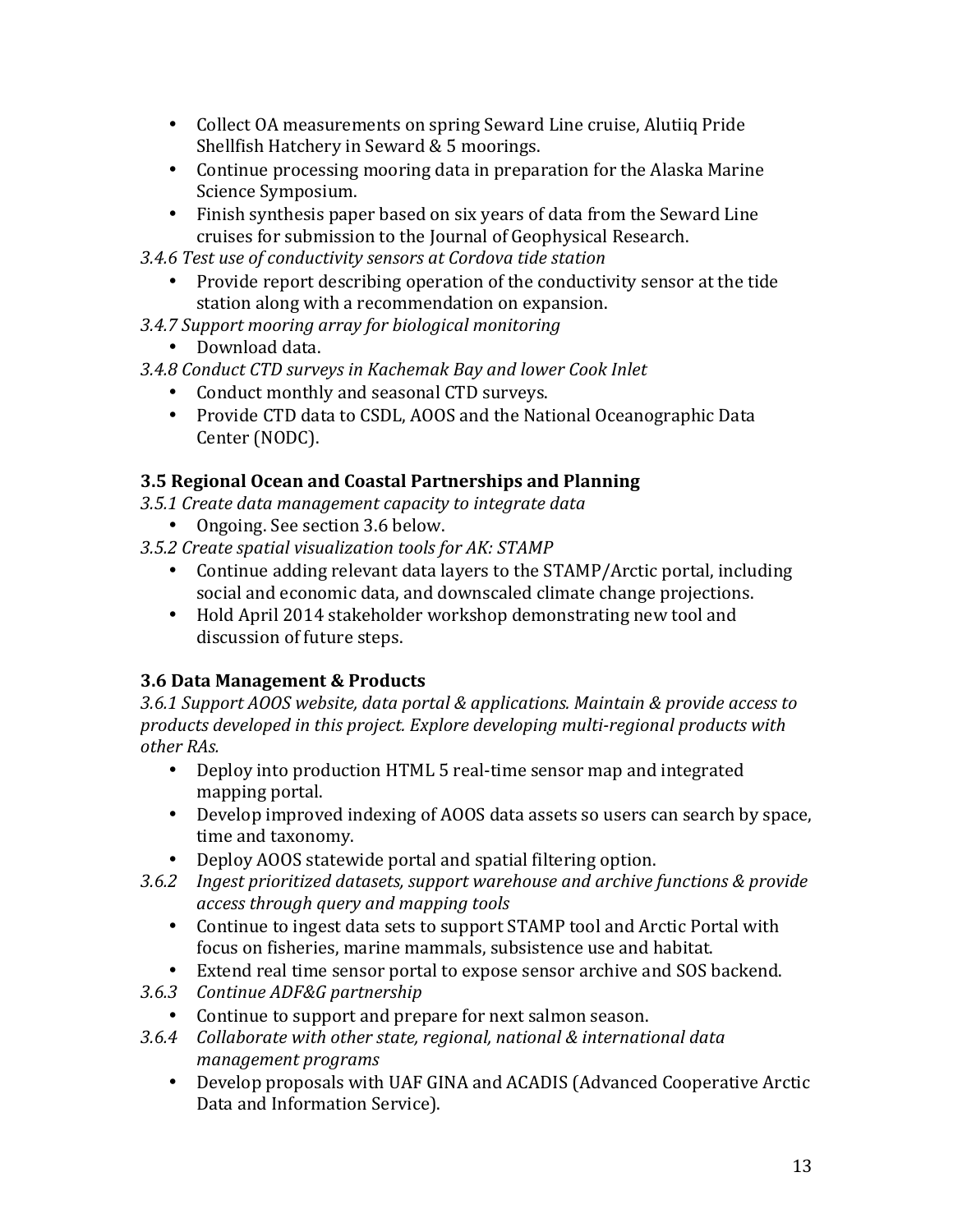- Work with Arctic cyber infrastructure groups on collaborative proposals.
- 3.6.5 Continue to develop/support IOOS SOS service and assist other RAs in *deployment*
	- Integrate QA/QC into sensor ingestion and storage.
	- Develop common client interface.
	- Initiate IOOS SOS scalability experiment
- *3.6.6 Develop new products and applications* 
	- Continue to redevelop Ocean Portal Framework in HTML 5 to enable AOOS applications to run on iPad/iPhone.
	- Explore data visualizations for Seward Line, ocean moorings and ocean acidification data.
- *3.6.7 Develop advanced visualization system for time series (RUSALCA, Seward Line,*  GAK 1, Fisheries Data).
	- Process and stage RUSALCA and other CBMP Arctic datasets for next generation data visualization.
	- Explore data visualizations for Seward Line, ocean moorings and ocean acidification data.
	- Inspect NOAA fisheries data (BASIS) and develop visualization strategy.

3.6.8 Provide Data Management services for integrated research programs: EVOSTC Long Term Monitoring & Herring Research and Monitoring Programs: NPRB's Gulf of Alaska Integrated *Ecosystem Research Program; RUSALCA program; and Arctic EIS program – all with separate funding*

- Cultivate and expand capabilities of AOOS Research Workspace.
- Attend all PI meetings.
- *3.6.9 Serve up oil & gas industry data on AOOS portal*
	- Manage access to industry data and facilitate updates to the resource.
	- Make data publicly available with simple search tool.
	- Work with NODC to streamline archive process.

### **3.7 Modeling & Analysis**

3.7.1 Initiate statewide circulation model exchange & ensemble modeling

• Develop statewide modeling strategy for AOOS, launched with modeling workshop at the Alaska Marine Science Symposium in January 2014.

### **3.8 Communication, Education & Outreach**

*3.8.1 Support COSEE Alaska partnership*

• Organize and run Communicating Ocean Sciences workshop at the Alaska Marine Science Symposium.

*3.8.2 Support AOOS website and publications*

- Produce winter newsletter, bi-monthly e-news, and monthly ED updates.
- Transfer contacts to MailChimp and develop new sublists.
- Implement observing project pages on website.
- Work with partner institutions to include link to AOOS on their website.

*3.8.3 Scope out potential Alaska Oceans & Coast Report*

• Circulate white paper to potential partners.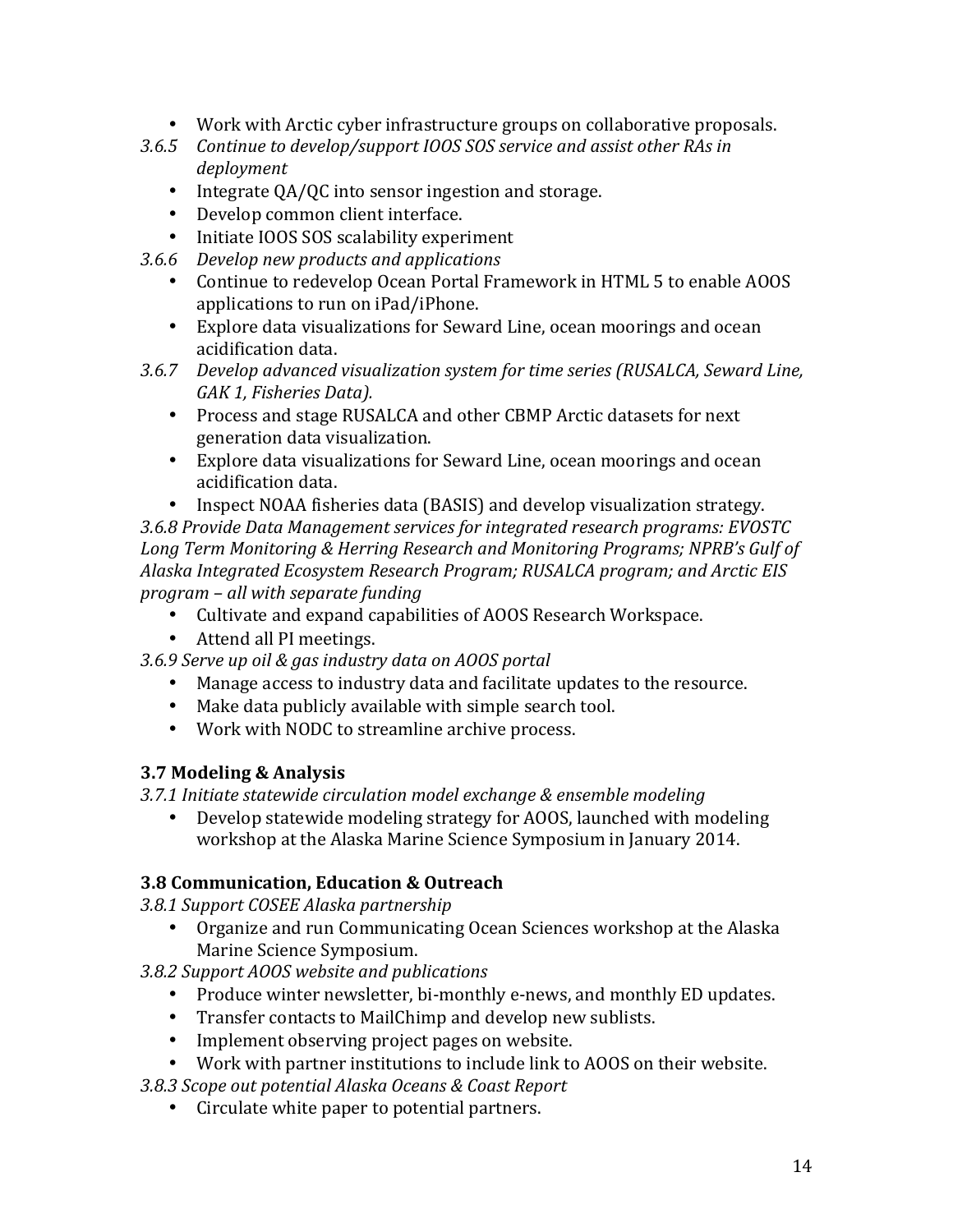### *3.8.4 Interact with stakeholders and partners*

- Continue providing demos of AOOS tools to interested organizations and agencies.
- Develop comprehensive plan for AOOS  $10<sup>th</sup>$  anniversary with help from steering committee. Begin implementing year-long set of activities.
- Resume Facebook presence.
- Reach out to local media contacts to improve frequency of earned media.

### **4.0 Personnel and Organizational Structure**

No issues to report on.

### **5.0 Budget Analysis**

All financial reports are up to date and have been submitted on time.

### **6.0 Issues**

None at this time.

### **7.0Special Report: Products and Services**

*7.1 New or improved regional products or services*

- GOA Data Portal Instance of the AOOS Ocean Portal framework which packages real time sensor observations, operational models and GIS data layers into a single mapped based interface for use by the research community in the Gulf of Alaska. Also exposed project level data sets from the EVOS funded Gulfwatch program.
- AOOS Arctic Portal Instance of the AOOS Ocean Portal framework which showcases Arctic models, remotely sensed datasets and GIS data packaged in a way to assist in facilitating discovery and planning in the Arctic. Expanded to include several new GIS and observational data layers including the Arctic Marine Synthesis.
- Developed search/catalogue interface for AOOS assets.
- Extended number of real time sensors being exposed through the AOOS Real Time Sensor Map.
- AOOS Arctic Assets platform has been extended with several thousand additional sampling effort descriptions for the 2013 summer field season.
- 12 new operational model/remotely sensed data sets have been established as additional real time import to the backend AOOS data system.
- Continued to cultivate a platform (Research Workspace) to support integrated research program. The tool provides a secure collaborative environment for scientists in geographically distributed agencies to share and document datasets.
- Supported access to Arctic Industry Data through the secured research workspace.

*7.2 New or improved national products or services*

• Further developed the SOS software stack based upon IOOS requirements and published code base for use by all RAs and the national IOOS office.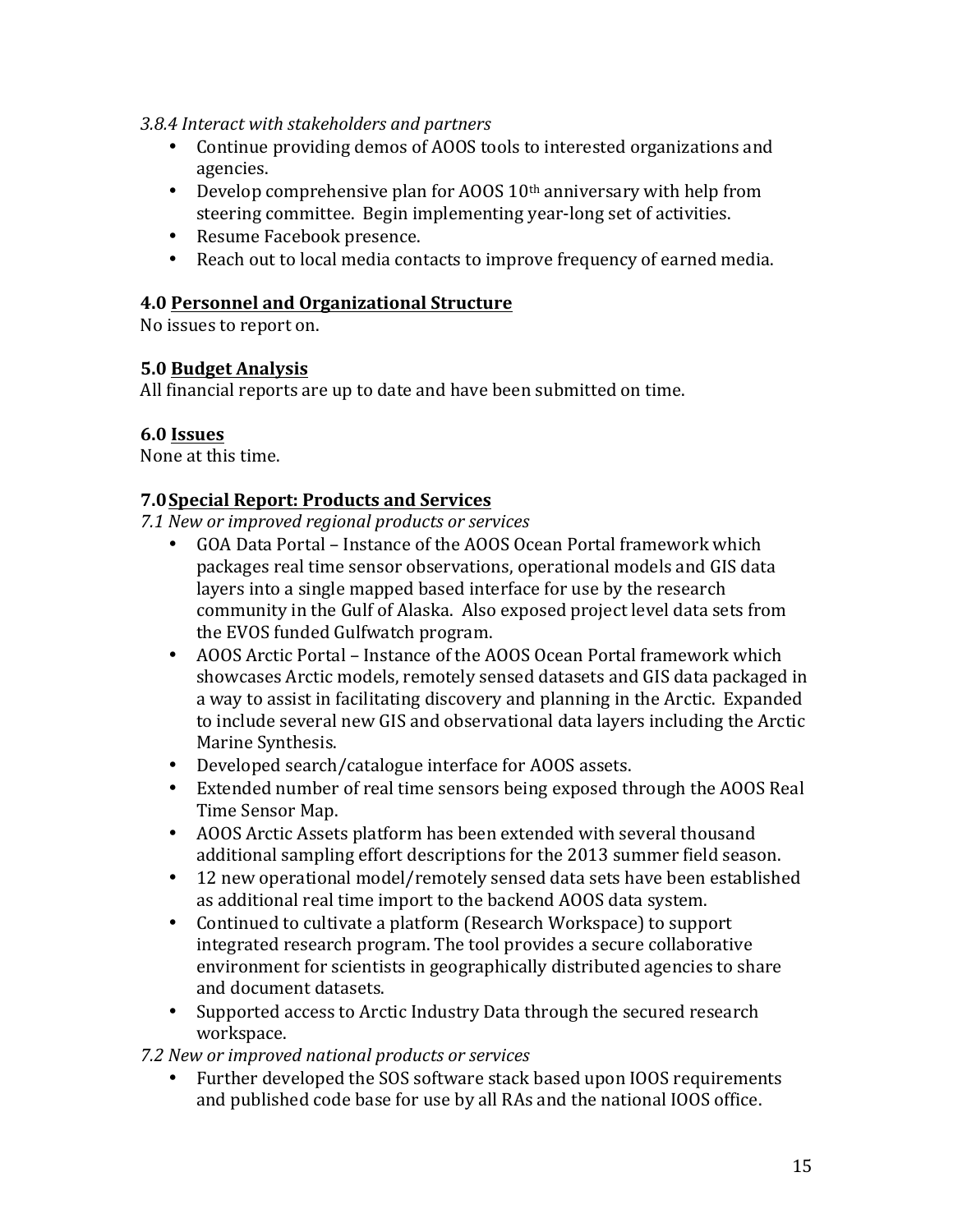# **8.0Special Report: Data Management**

8.1Progress towards standards-based foundation for DMAC capabilities

- AOOS has contributed heavily towards development of SOS 1.0 suite of specifications in addition to manifesting those specifications into the 52 North SOS Core, ncSOS and other modules of the IOOS SOS stack.
- AOOS has improved its gridded metadata documents exposed through its THREDDS (Thematic Realtime Environmental Distributed Data Services) server.
- *8.2 Demonstrated progress towards:*
- *8.2.1 Open data sharing*
	- Developing and implementing the SOS 1.0 spec has greatly improved the ability of AOOS and other RAs to openly share sensor data sets. AOOS data management staff played a key role in authoring the IOOS SOS templates.
	- AOOS data archive has increased its data and metadata holdings considerably and improved its user access tools. Larger amounts of data are much more accessible by the general public. AOOS website metrics show increased numbers of users who stay longer on the AOOS web portals.
- *8.2.2 Provision of data to WMO GTS*
	- Much of AOOS data is exposed through interoperability protocols and is also available to WMO GTS systems from the source that AOOS acquires it from.
- *8.2.3 Implementation of a service-oriented architecture*
	- Interoperability enhancements including load balancing for performance and increased quality of metadata for higher levels of discoverability.
- *8.2.4 Use of common vocabularies and identifiers*
	- Cf Conventions have been applied across gridded and sensor metadata. ITIS has been integrated into the Research Workspace to assist with taxonomic association of project metadata.
- 8.2.5 *Improved use of metadata conventions*
- Improved ncML and SensorML to be compliant with IOOS best practices.
- *8.2.6 Data storage and archiving*
	- Second generation AOOS HPC cluster is fully functioning with  $\sim$ 80 TBs of high performance disk capacity. East coast data center has been built but has not come on line yet for geo-replication.
	- Initiated talks with NODC to develop semi-automated data and metadata transfer.
- *8.3 On-going program-level participation in:*
- *8.3.1 Data management planning and coordination*
	- Participated in bi-monthly calls when they occur.
	- Participate in several ad hoc working groups to strategize on key IOOS efforts such as metadata, SOS and vocabularies.
	- Work directly with Derrick Snowden via ad hoc teleconferences assisting in developing IOOS core technical strategies.
- *8.3.2 IOOS maturity levels and certification standards*
	- Review and comment on current evolution of these requirements.